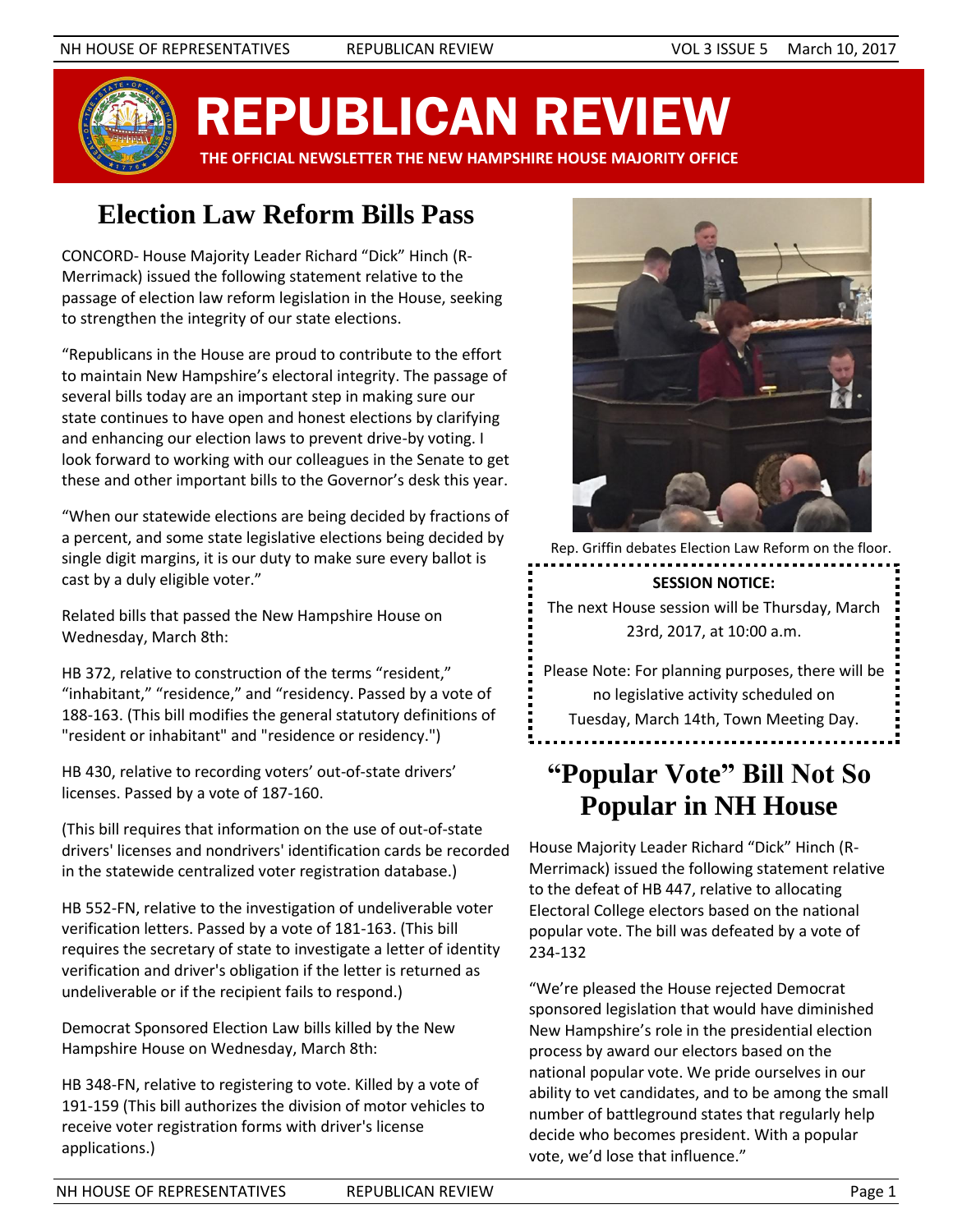### **House Approves "Croydon Bill"**

3 Democrats joined with 98% of House Republicans to pass HB557, relative to school attendance in towns with no public schools, by a vote of 186-163.

House Education Committee Chair Rick Ladd (R-Haverhill):

*"There is no provision in our constitution or on the long line of Claremont cases that only public schools are constitutionally adequate. Private schools which are one of the options that a school district such as Croydon could send their students to are also adequate schools. Private schools provide an opportunity for many students that they have not been able to find in the public schools. But more than that, private schools are supported adamantly by parents, if parents weren't sending their kids to a private school that would me it's not a good school. A lot of public schools that are noted as adequate but are failing as well as private schools and this presents the choice the choice of the school district that doesn't have certain grade to tuition their students to a school that provides a great education, not just an adequate one. It may be a private school but it may also be a public one. Addressing the issue of access cost, the contract between the sending school and the receiving school is established by the school board. They negotiate the contract for the tuition of the student. That's the amount of money that is paid to the receiving school by the school district. Parents don't have to pay for anything."*

*"This bill is a little different than the bill we had come through here last year that passed both the house and the senate but was then rejected by the Governor. This bill deals with only non-sectarian private schools. This bill has statutory language establishing what approval for attendance is so it can't be changed. This bill will make it so students can go to an accredited private school that has to pass standards ensuring that the students will get a quality education and teaching to standards."*

*"In conclusion this bill provides opportunity, it provides choice, its local control, and it provides kids the right fit for an education. This bill empowers parents and local officials to make the decision and it provides fairness. Where would you choose to send your child to, a failing public school or a successful private school? They're only going to be this young once let's provide them with the best educational opportunity possible."*

The Senate version of the bill, SB8, passed the Senate on Feb  $23^{rd}$  and is scheduled for a public hearing in the House Education committee on March 15<sup>th</sup>.

#### **Gender Identity Bill Remains Tabled**

HB478, prohibiting discrimination based on gender identity, also known as the "Bathroom Bill", was tabled by the House on Thursday by a vote of 187- 179. Efforts to remove the bill from the table later in the day proved unsuccessful, failing by a vote of 168- 180. With the bill on the table, and the deadline to act on bills not going to a 2nd committee now having passed (March 9), a two-thirds majority vote would be necessary to act on the bill.

## **Remaining House Deadlines**

Thursday marked the last day for the House to act on bills not going to a 2nd committee. Here are the deadlines through the end of the regular session:

Thursday, March 16, 2017 Last day to report all HBs, except budget bills Last day to report list of retained HBs

Thursday, March 23, 2017 Last day to act on all HBs, except budget bills

Thursday, March 30, 2017 Last day to report budget bills

Thursday, April 6, 2017 BUDGET CROSSOVER Last day to act on budget bills

Thursday, April 27, 2017 Last day to report Senate Bills going to a 2nd committee

Thursday, May 4, 2017 Last day to act on SBs going to a 2nd committee

Thursday, May 25, 2017 Last day to report all remaining SBs Last day to report list of retained SBs

Thursday, June 1, 2017 Last day to act on SBs

Thursday, June 8, 2017 Last day to form Committees of Conference

Thursday, June 15, 2017 Last day to sign Committee of Conference reports

Thursday, June 22, 2017 Last day to act on Committee of Conference reports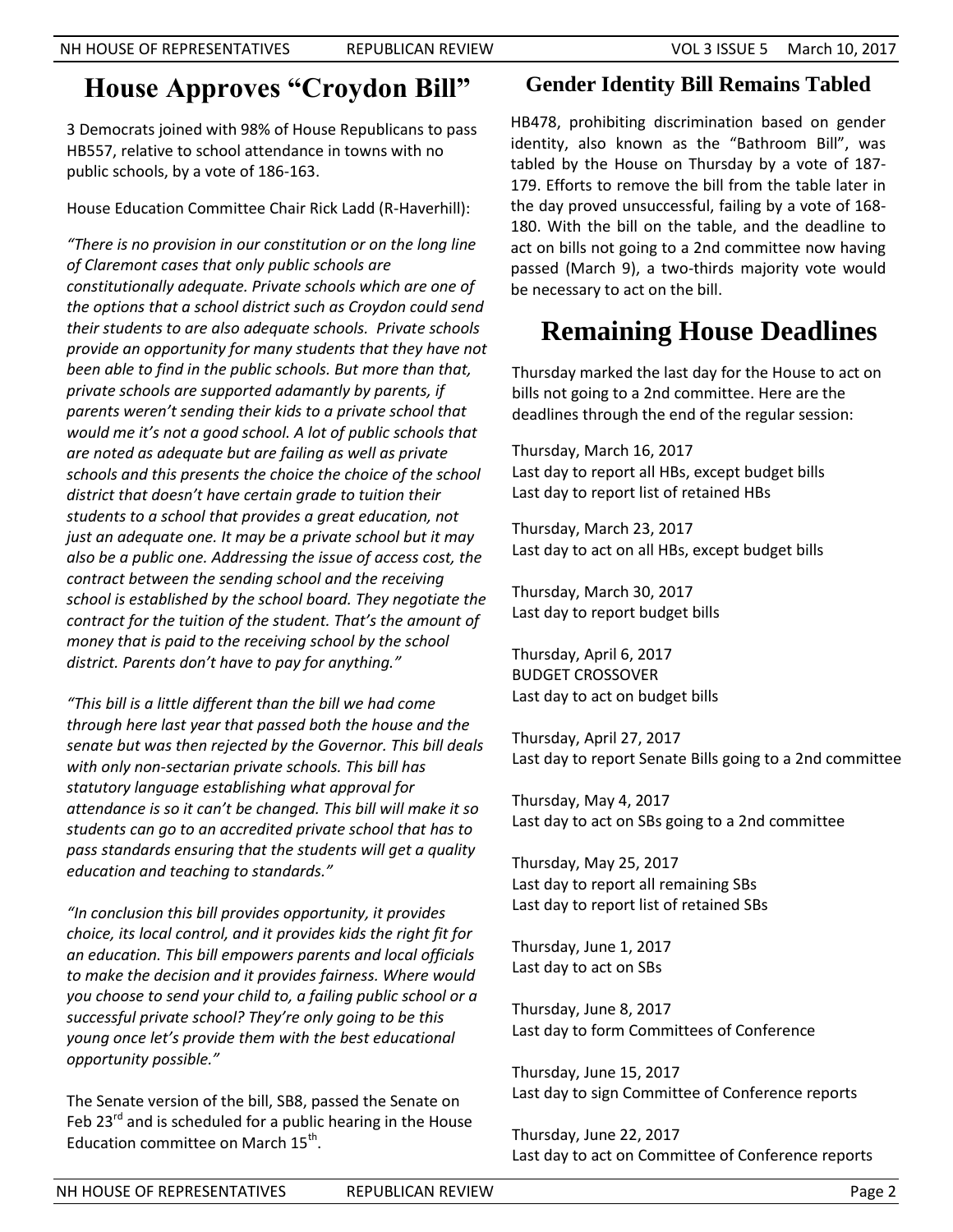### **What does the Repeal and Replace Bill in the US Congress Mean to Medicaid Expansion?**

According to a report [by Reuters,](http://www.reuters.com/article/us-usa-obamacare-factbox-idUSKBN16G288)

*"Under Obamacare, more than 30 states, including several Republican states, made the Medicaid government health insurance more accessible to the poor. About half of Obamacare enrollees obtained insurance through the expansion.*

*The bill would allow the Medicaid expansion to continue until January 1, 2020, providing states that chose not to expand under Obamacare a window to enroll more people. After that date, the expansion would end and Medicaid funding would be capped on a per-person basis.*

*States that did not expand Medicaid would receive additional funds through a number of changes, including the reinstatement of disproportionate share hospital payments, money that is provided to hospitals that serve a large number of Medicaid and uninsured people.*

*State Medicaid plans would no longer have to cover the same essential health benefits that health insurers on Obamacare's exchanges must provide. That fulfills a Republican promise to return more control to the states, as they can decide what their Medicaid plans must cover."*

According to a report by Avik Roy of **The Apothecary on Forbes.com**:

*"First, it phases down Obamacare's Medicaid expansion. States would retain the option to maintain a larger Medicaid program, but the federal government would only fund around 60 percent of the cost, compared to 90 percent under the ACA. That's a fair way of balancing the interests of states that expanded Medicaid, and want to maintain that expansion, and states that did not, and don't want to be punished for their fiscal restraint."*

*Second, it overhauls the pre-Obamacare Medicaid program, by converting it into a system of per-capita subsidies, in which states would receive a fixed dollar amount for each Medicaid enrollee resident within their borders, which they could then use to fund a safety-net health insurance program that they would design and administer."*

*The size of the per-capita subsidies would be calculated based on average state spending on key Medicaid subpopulations. The per-capita subsidies would grow at rate of the "medical care component of the consumer price index for all urban consumers" (CPI-M) plus one percent; the Centers for Medicare and Medicaid Services predict that CPI-M will grow at 4.2 percent from 2017 to 2025."*

# **Duly Noted: House Rule 63**

With the exception of devices for the hearing impaired, no member shall operate audible electronic transmitting and/or receiving devices nor shall any member operate a video camera or a camera utilizing flash bulbs on the floor of the House, while the House is in session.

You can review the full list of House Rules, as approved by the House, on the web at:

[http://www.gencourt.state.nh.us/house/abouthouse/](http://www.gencourt.state.nh.us/house/abouthouse/houserules.htm) [houserules.htm](http://www.gencourt.state.nh.us/house/abouthouse/houserules.htm)

## **Minimum Wage Hike Receives Minimal Support**

HB115, establishing a state minimum wage and providing for adjustments to the minimum wage, was killed by the House in a 193-169 vote. The bill would have raised New Hampshire's minimum wage by 30%, and raised in by an additional 26% in 2019. Additional increases were possible from 2020 forward as the rate would then be tied to the Consumer Price Index. This is the latest of many defeats to increase the minimum wage in New Hampshire. Data suggests about 3% of the state's workforce earns minimum wage, which is set at the federal rate of \$7.25 per hour.